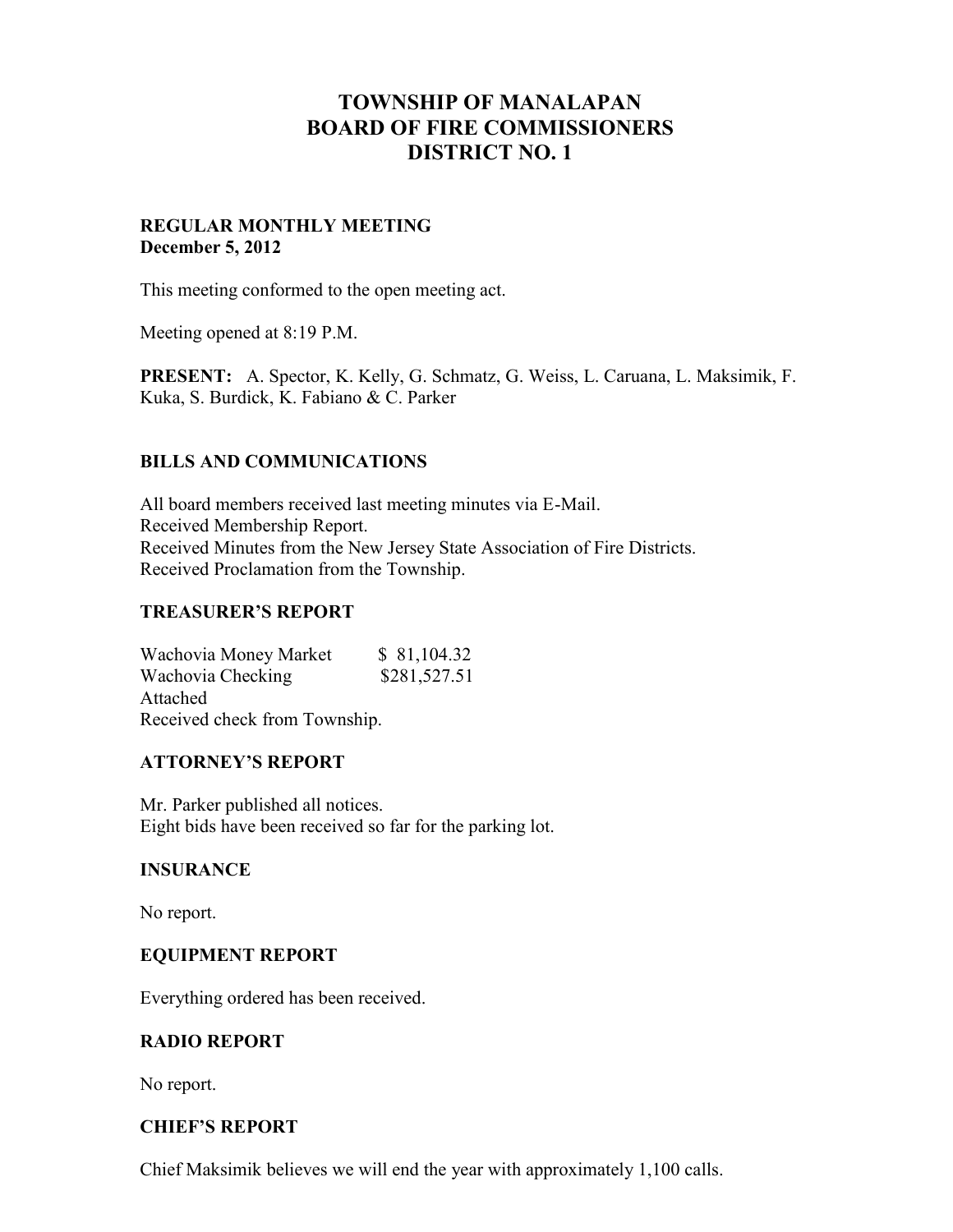Chief Maksimik reported that one of the thermal imaging cameras is malfunctioning and that 2 mobile charging units are not working as well.

# **TRUCK REPORT**

Fleet was here on Monday to work on 26-1-77 – had to order parts.

Fleet took care of the leak on 26-1-90 – was not the tank. A lot of packings are shot and they have ordered new packings. Slow close valve needs to be replaced. Fire & Safety to be here tomorrow to start a/c repair on 26-1-80. The electrical issues will also been done.

## **ASSOCIATION REPORT**

No report.

## **TRUSTEES' REPORT**

No report.

## **OLD BUSINESS**

See attached.

### **NEW BUSINESS**

Commissioner Schmatz made a motion to pay all vouchers; this was seconded by Commissioner Kelly. All voted aye.

Commissioner Spector and Paul Kwiecinski met with the ISO representative on Monday. We are in pretty good shape. Paul is handling the small issues with some of the paperwork.

A discussion was held regarding the purchasing of defibs.

Commissioner Schmatz made a motion not to exceed \$200 to purchase 2 traffic vests for the Fire Police; this was seconded by Commissioner Spector. All voted aye.

Commissioner Schmatz reported that the watches for the 13-14 life members will cost about \$425 each. He is working with Rick Hogan on the list.

Commissioner Spector made a motion not to exceed \$4,000 to have the ladder trucks and ground ladders tested; this was seconded by Commissioner Weiss. All voted aye. Ground ladder testing will take place on December 1 9<sup>th</sup> and the two aerial trucks will take place on December  $20^{\text{th}}$  and December  $31^{\text{st}}$ .

Commissioner Schmatz made a motion not to exceed \$120 to purchase 2 hydrant wrenches; this was seconded by Commissioner Kelly. All voted aye.

Commissioner Schmatz made a motion not to exceed \$2,000 to purchase 6 pass alarms; this was seconded by Commissioner Caruana. All voted aye.